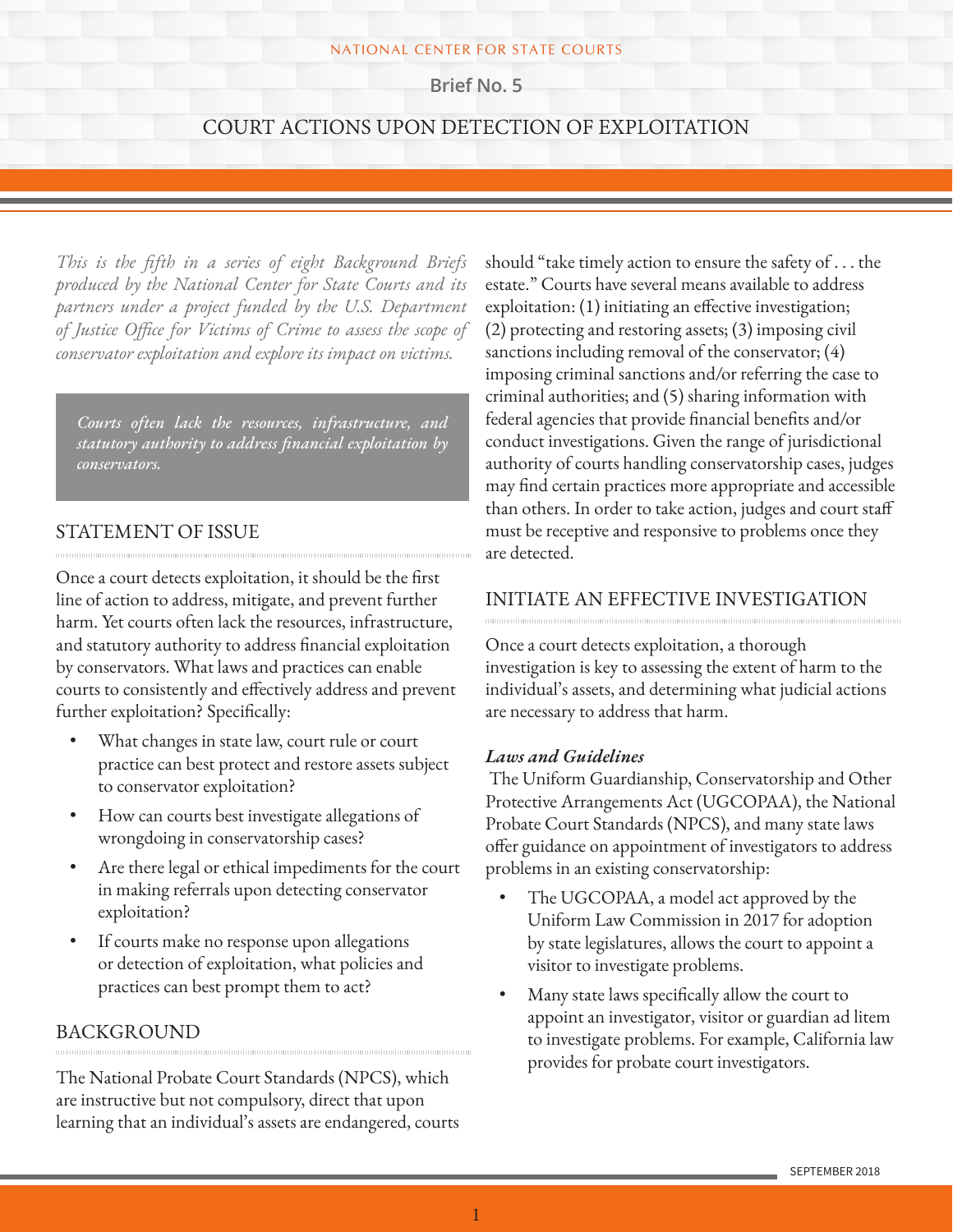### *Where We Stand in Practice*

Even if state law does not explicitly confer authority on a court to appoint an investigator, courts still have the discretion to do so when appropriate. Court practices in investigating conservator exploitation vary. There is little if any research examining the level of problematic accounting that would prompt an investigation, the timeliness with which an investigation occurs, or the qualifications of any investigator. Promising practices might include:

- **• Appoint a qualified investigator to examine allegations and findings of exploitation.** Minnesota's probate judges reported that having a centralized auditing team was instrumental, but specialized training was critical for judges and court staff responsible for taking action (see Exploitation in Minnesota Brief). However, it is often difficult for courts to find and pay for skilled investigative personnel. And, when courts appoint an attorney or professional who also serves in other cases as a guardian or guardian ad litem, there may be a conflict of interest or a lack of will on the part of the investigator to pursue a finding against a colleague. Moreover, attorneys generally lack the necessary skills and background for investigating exploitation.
- **• Assemble an "in house" investigative staff with diverse professional backgrounds.** Conservator exploitation can take many forms, from a family conservator using someone's public benefits for personal use rather than the benefit of the recipient, to a professional conservator stealing thousands of dollars from an estate. Ideally, the court could assign an investigator with expertise suited to individual circumstances – such as a social worker familiar with public benefits or a paralegal who can interpret financial records. However, many courts lack resources to assemble such a team and must rely on court staff assigned to other duties to perform needed investigations.
- **• Create well trained volunteer auditor programs with sufficient support and oversight.** Some states, including Utah and New Jersey, are developing volunteer monitoring programs in which selected volunteers are trained to conduct, at a minimum, an initial inquiry. Selected local courts

have similar programs (see Innovative Programs Brief).

- **• Order an in-depth audit of financial assets.**  While courts can audit an individual's assets, some courts will order a "forensic accounting" by a certified public accountant. Such an accounting, which is performed by a neutral party, is a complete assessment of where an individual's assets came from, and how, when, and to whom they were dispersed.
- **• Hold a show cause hearing.** In Minnesota, judges may hold a hearing to address issues reported by the auditing team. If the judge identifies exploitation from the evidence presented at the hearing, the judge may order the conservator to repay the amount of funds in question, remove the conservator, or refer the conservator for prosecution. (see Exploitation in Minnesota Brief).

## PROTECT AND RESTORE ASSETS

As soon as the court confirms exploitation, it should act quickly to protect whatever assets remain in the estate. The court can also order repayment of stolen assets and property.

### *Laws and Guidelines*

The NPCS direct courts, upon detection of possible theft or mismanagement of assets, to freeze accounts and suspend the conservator's access. The UGCOPAA, the NCPS and many states also require bonding of assets, unless otherwise provided. Bonding is addressed in the Supporting Victims Brief.

### *Where We Stand in Practice*

Courts use an array of tools to protect and restore assets, although there is no data to document their frequency or effectiveness. Ideally, judges should issue detailed orders, rather than verbally or informally directing conservators, court staff, and other stakeholders to undertake the following actions:

**• Freeze accounts.** Courts can freeze assets and suspend access by the conservator, while ensuring that in the interim the victim's living expenses are paid.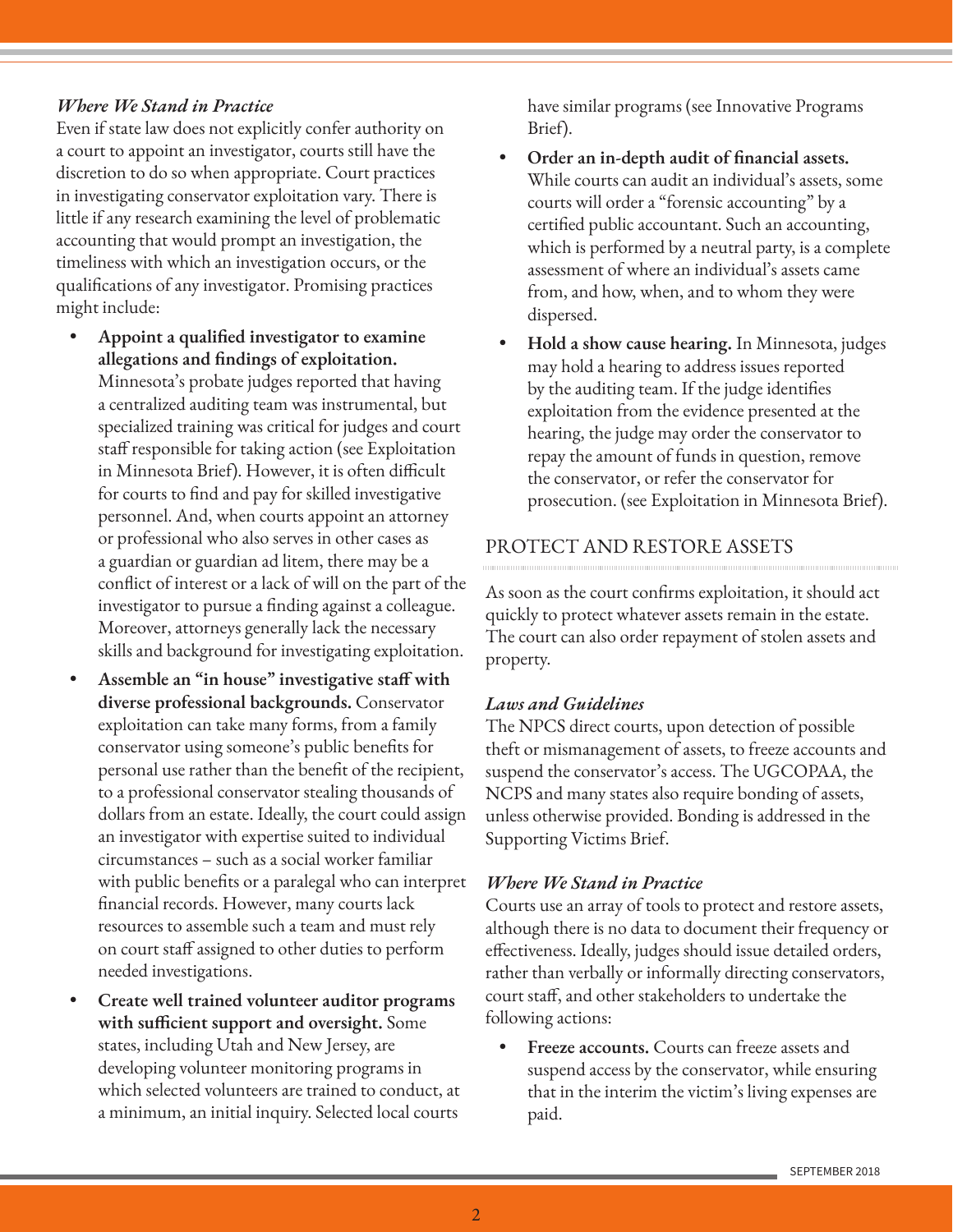- **• Require court approval.** The court could require the conservator to obtain court approval for large or unusual expenses, such as home modifications, medical equipment, reverse mortgages, loans, and gifts—either in the original court order or upon detection of red flags showing possible exploitation.
- **• Restrict accounts.** Courts could require that bank accounts above a certain amount be restricted or "blocked" by the bank, and that the conservator must file proof of the restricted account with the court. Note that bank merger or reorganization could make it difficult to maintain and trace records on the account restrictions. Also, not all banks accept restricted accounts.
- **• Adjust or require bond.** Courts could modify the amount of an existing bond or require bond of a conservator without one (see the Supporting Victims Brief and Exploitation in Minnesota Brief).
- **• Impose repayment.** Courts can order repayment, but the loss to the estate may never be repaid without a bond. If a conservator is incarcerated, has spent all stolen funds, or lacks other assets, there may not be sufficient income to repay the debt. In Minnesota, when judicial action occurred as a result of the audit, judges ordered repayment, along with removal of the conservator in 18 of the 28 cases. Judges characterized the exploitation in these cases as "egregious" and "very apparent." In one instance when the person was deceased, a judge ordered the conservator to repay the state for the audit.
- **• Order remedies for lost property.** Courts can void a deed or set aside a contract. For instance, the Richland County Probate Court of South Carolina can void a deed if real estate was transferred without the court's permission and to the detriment of the estate, or order the conservator to repay funds if the conservator transferred title of a vehicle for less than full market value (see Innovative Programs Brief).

# IMPOSE CIVIL SANCTIONS INCLUDING REMOVAL OF THE CONSERVATOR

## *Laws and Guidelines*

A 2014 report from the Administrative Conference of the U.S. (ACUS) provides an overview of statutes concerning

civil sanctions in different states. According to the report, four of every five states and territories have statutes guiding the removal and sanctioning of guardians. Only 7% of state statutes reportedly list civil penalties, such as fines. Three states require a showing of "gross negligence" before the court can impose a civil penalty. A conservator in California or Kansas can be removed for failing to exercise due diligence.

The UGCOPAA allows courts to remove a conservator "for failure to perform the conservator's duties or other good cause." The NPCS direct courts to enforce their orders by appropriate means, if necessary with sanctions, including suspension, contempt, removal, and appointment of a successor. Furthermore, the NPCS recommend that the court remove the conservator and appoint a temporary replacement when the conservator's failure to fulfill court - appointed duties results in the endangerment of the safety and welfare of the individual or of the assets.

If the conservator is an attorney, the NPCS suggests the court inform the appropriate disciplinary authority that the conservator may have violated a fiduciary duty.

*There is little information on the manner and frequency of sanctions courts impose for conservator exploitation.* 

### *Where We Stand in Practice*

There is little information on the manner and frequency of sanctions courts impose for conservator exploitation. The NCSC study of judicial responses in Minnesota offers initial empirical findings, as described below. The 2014 ACUS report included a non-representative survey that gives a snapshot of judicial actions: 64% of judges and court staff reported their courts had taken actions against at least one guardian for misconduct, malfeasance, or serious failure to fulfill their obligations in the last three years. Possible judicial sanctions include:

**• Remove conservator.** Courts may be hesitant to remove conservators because of a lack of qualified potential successors. Available replacements may be unqualified due to criminal records, inability to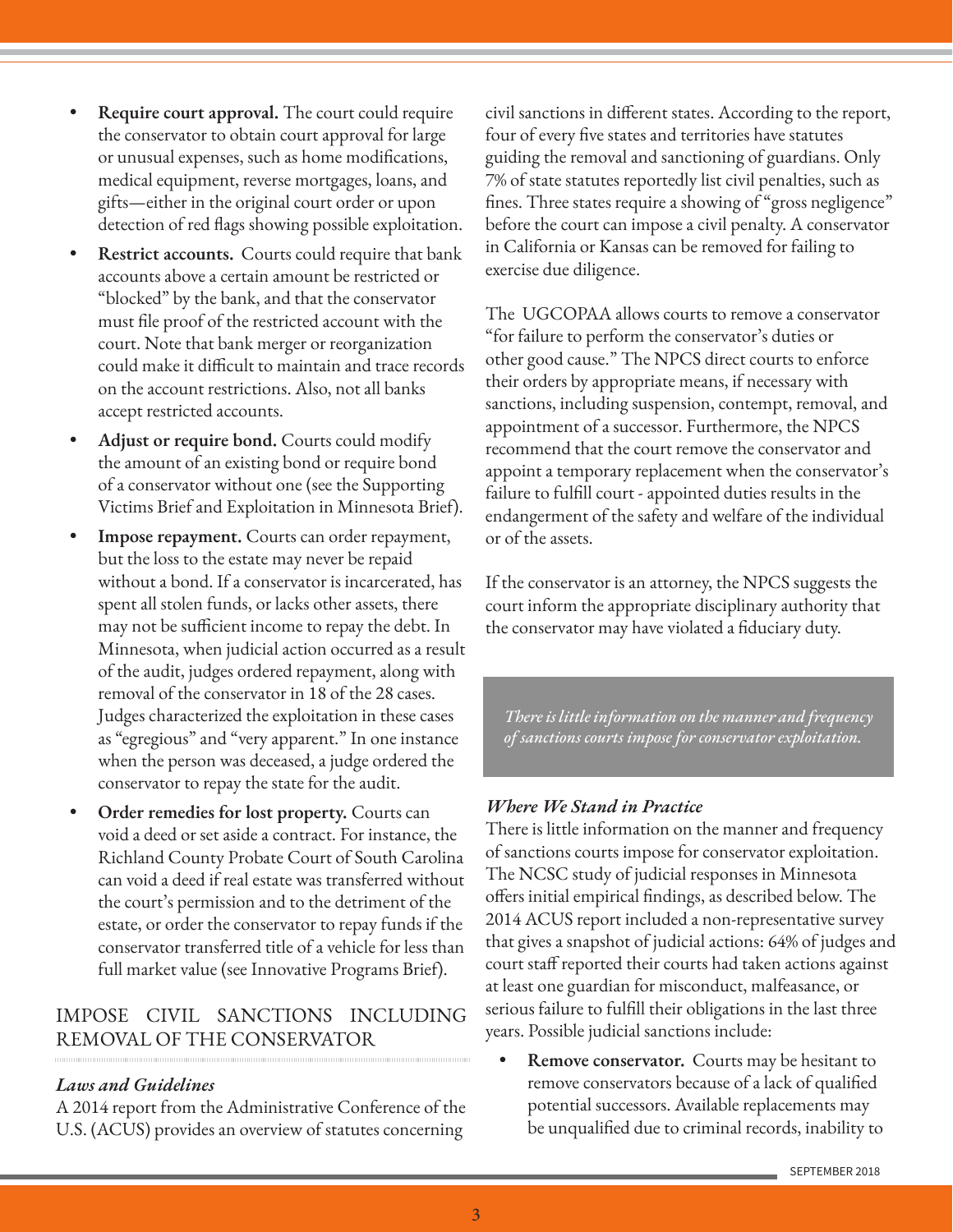get bond, or poor financial skills – or simply lack of reliable family members, friends, professionals or agencies to serve. Removal may also be complicated when the conservator is a family member who was the choice of the individual, and a successor conservator has not been designated.

Despite challenges, removal of conservators is one of the most common judicial responses to exploitation. In Minnesota, judges used removal in 20 of 28 cases in which judicial action occurred in response to exploitation exposed by an audit (see Exploitation in Minnesota Brief). Of judges surveyed in the ACUS study, 44% reported suspending and appointing a temporary guardian, and 89% reported removing and appointing a replacement conservator. In one specific example included in a 2010 Government Accountability Office (GAO) study, an Alaska court removed a professional company as conservator and transferred the case to a public guardianship office after discovering the company stole \$90,000 of a veteran's inheritance.

**• Report to professional boards.** If the conservator is a professional, the court could report to the agency responsible for licensing and disciplining that profession. While every state has an attorney disciplinary agency, only a few states that have licensing/certification programs and appropriate disciplinary boards for conservators. Court reporting to professional boards was a practice used by 7% of judges in the ACUS survey. For example, a Washington, D.C. conservator responsible for the theft of \$97,000 from an estate was suspended from the practice of law. In a 2017 Indiana case, a court's actions and findings laid the foundation for a disciplinary committee to act against a conservator who stole \$20,000 from an elderly individual. The conservator was suspended from the practice of law for a minimum of three years. The National Guardianship Association's annual Legal and Legislative Review profiles many additional instances of conservators being disciplined for misconduct.

- **• Require corrected accountings.** The court could require the conservator to re-submit a correct accounting for an audit (see Exploitation in Minnesota Brief).
- **• Increase oversight.** The court could increase its oversight of the conservator, including requirements for submitting monthly bank statements to the court, establishing direct payments to the provider, and regularly providing documentation to the court that funds have been spent appropriately (see Innovative Programs Brief).
- **• Refer to APS.** The court could make a referral to adult protective services (APS). APS is responsible for receiving and investigating reports of abuse, neglect, and exploitation of older individuals and persons with disabilities. If APS determines that the report is valid, it may provide or arrange for an array of protective services including:
	- 1. referrals for legal assistance to protect remaining assets and recover those that were exploited,
	- 2. emergency shelter (which may be necessary if the conservator is also the exploited individual's caregiver),
	- 3. housing assistance,
	- 4. capacity assessments, and more.

The ACUS Survey found that 39% of surveyed judges had referred at least one case to APS or for criminal prosecution. The proportion of referrals to APS versus criminal prosecution is unknown.

**• Take additional actions.** The court could issue show cause or contempt citations, order additional trainings, increase or collect on a bond -- or refer a case to criminal justice, as outlined below.

*Conservator exploitation, particularly if committed by a family member, is all too often perceived by the court as well as by law enforcement officers and prosecutors as a personal or civil legal matter, rather than as a crime.*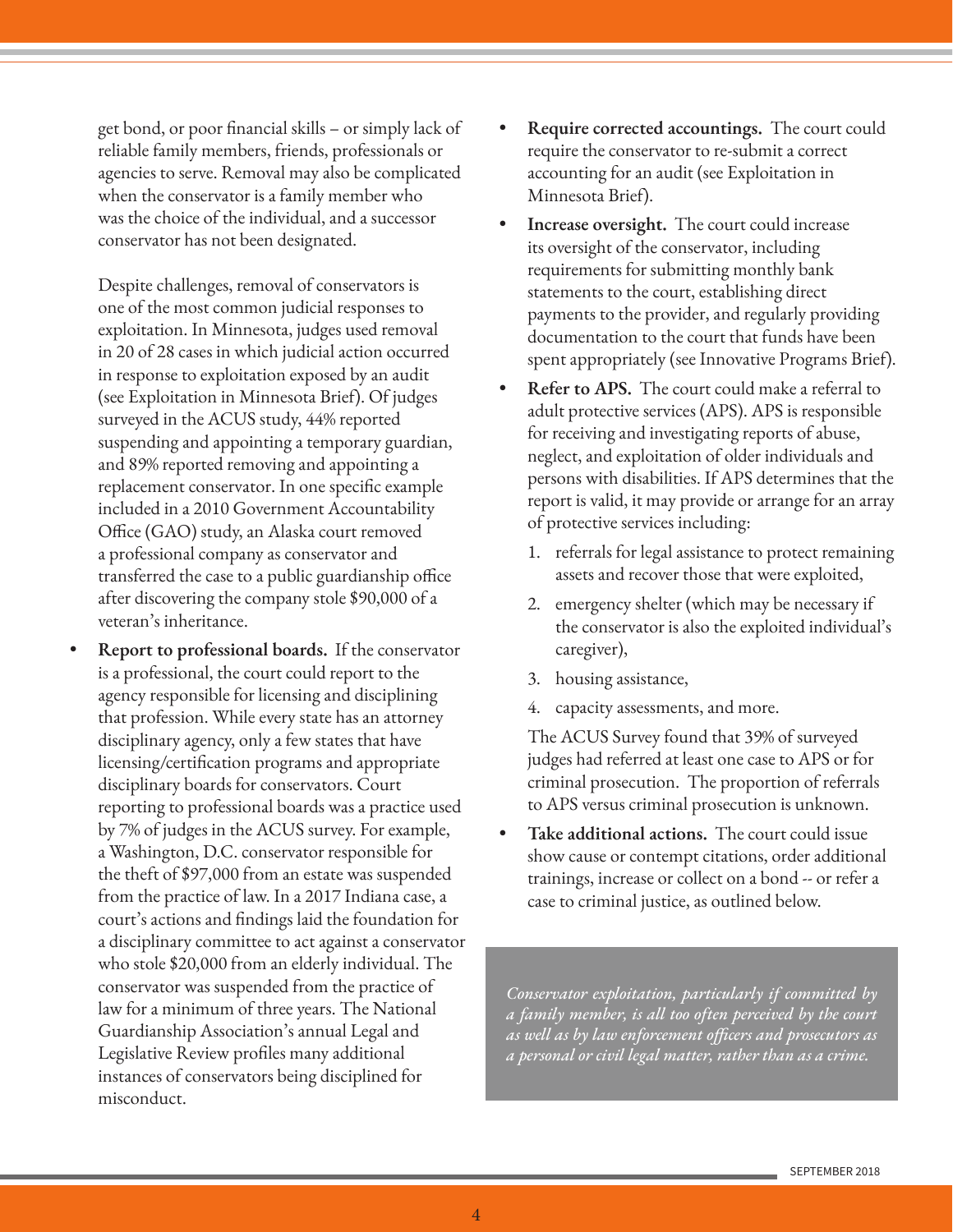## REFER FOR CRIMINAL PROSECUTION

There is little information on how often judges refer matters for criminal prosecution, but it is clear that there are several barriers. Conservator exploitation, particularly if committed by a family member, is all too often perceived by the court as well as by law enforcement officers and prosecutors as a personal or civil legal matter, rather than as a crime. Many courts lack an institutional mechanism to refer a victim to a law enforcement agency or prosecutor's office. Judges may face ethical considerations that prevent them from referring a case to law enforcement. Finally, even if a judge refers victims to the appropriate local agency for prosecution, or suggests that the victim or concerned others file a complaint, these agencies may be reluctant to handle such complaints due to a lack of institutional knowledge and resources.

## *Laws and Guidelines*

Conservator exploitation that rises to the level of criminal activity as defined by every state statute – such as theft, larceny, embezzlement, fraud – is a prosecutable offence. Furthermore, an increasing number of states are enacting laws that impose criminal penalties for various forms of elder or adult abuse, which may include enhanced penalties. Some states even have laws that specifically criminalize financial exploitation of an individual subject to conservatorship. These laws may facilitate more expedient prosecution of conservator misconduct and enhance data collection.

## *Where We Stand in Practice*

Depending on the nature of the crime, courts may refer allegations of criminal activity to the local, state, or federal criminal prosecutor, or recommend that victims or concerned individuals do the same. As noted earlier, there is no data on how often cases are referred. Out of 139 Minnesota cases in which auditors found a concern of loss, only one professional conservator was charged with a crime under Minnesota's exploitation statute. The Richland County Probate Court of South Carolina can hold a conservator in contempt and even incarcerate a conservator when appropriate. As a last resort, the court can report a case for criminal investigation (see Innovative Programs Brief).

The 2016 GAO report on abuses in guardianship noted several examples of conservators who were prosecuted and convicted for financial exploitation. The report did not clarify whether these cases came to the attention of prosecutors via referrals from the courts with jurisdiction over the conservatorship cases or another source:

- A professional guardian in Oregon stole money from or mistreated 26 people subject to guardianship/conservatorship. Among other findings, the conservator was convicted of four counts of aggravated theft in the first degree, one count of theft in the first degree, one count of money laundering and one count of tax evasion. The conservator received a 48-month prison sentence and was ordered to repay over \$117,000 in restitution to the victims.
- A Nevada guardian withdrew money from the bank accounts of people subject to guardianship, including over \$78,000 from one individual. She also falsified payments to her own company, and used funds for personal purchases. The guardian pled guilty to exploitation of an elderly or vulnerable adult, a felony in Nevada, was sentenced to 8 years in prison, and ordered to repay over \$160,000 (see Examples of Exploitation Brief).

*Depending on the nature of the crime, courts may refer allegations of criminal activity to the local, state, or federal criminal prosecutor, or recommend that victims or concerned individuals do the same.*

# SHARING INFORMATION WITH FEDERAL **AGENCIES**

Courts could act to prevent continuing exploitation by fraudulent conservators who also serve as federally appointed representative payees under the Social Security Administration (SSA), the Department of Veterans Affairs (VA), or the Office of Personnel Management (OPM). Communication between courts and federal agencies could prevent bad actors from continuing to